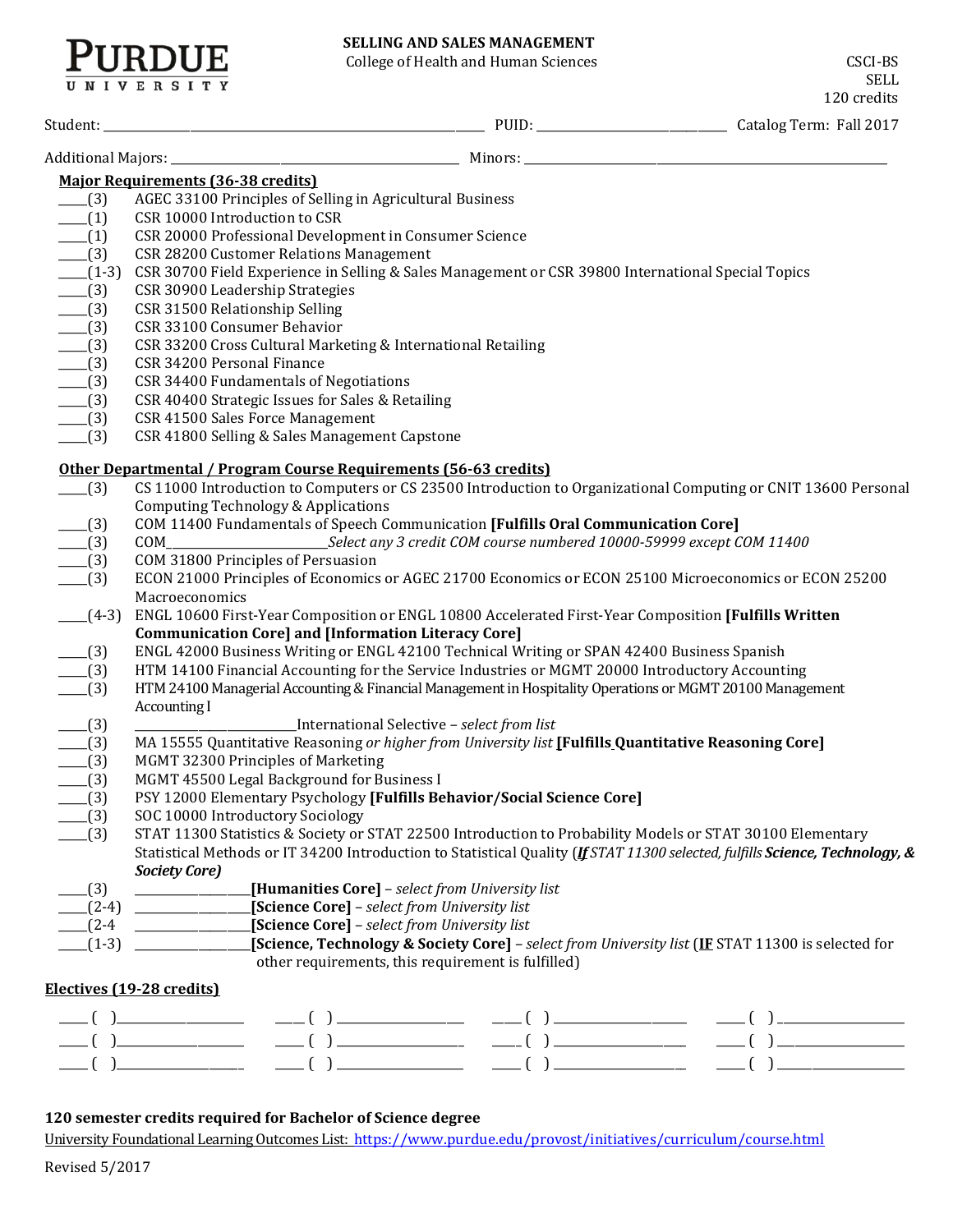#### International Selective List (3 credits)

Any foreign language course – 20100, 20200, 30100, 30200, 40100, and 40200 not in your native language. Foreign language course cannot be taught in English

Minimum three credits taken during a study abroad experience.

[AGEC 25000 - Economic Geography Of World Food And Resources](http://catalog.purdue.edu/preview_program.php?catoid=7&poid=6459&returnto=2935) [AGEC 34000 - International Economic Development](http://catalog.purdue.edu/preview_program.php?catoid=7&poid=6459&returnto=2935) [AGEC 45000 - International Agricultural Trade](http://catalog.purdue.edu/preview_program.php?catoid=7&poid=6459&returnto=2935) [ANTH 34000 - Global Perspectives On Health](http://catalog.purdue.edu/preview_program.php?catoid=7&poid=6459&returnto=2935) [ANTH 34100 - Culture And Personality](http://catalog.purdue.edu/preview_program.php?catoid=7&poid=6459&returnto=2935) [CLCS 18100 - Classical World Civilizations](http://catalog.purdue.edu/preview_program.php?catoid=7&poid=6459&returnto=2935) [CLCS 23700 - Gender And Sexuality In Greek And Roman Antiquity](http://catalog.purdue.edu/preview_program.php?catoid=7&poid=6459&returnto=2935) [CLCS 38000 - Alexander The Great and Hellenistic World](http://catalog.purdue.edu/preview_program.php?catoid=7&poid=6459&returnto=2935) [COM 22400 - Communicating In The Global Workplace](http://catalog.purdue.edu/preview_program.php?catoid=7&poid=6459&returnto=2935) [COM 30300 - Intercultural Communication](http://catalog.purdue.edu/preview_program.php?catoid=7&poid=6459&returnto=2935) [ECON 37000 - International Trade](http://catalog.purdue.edu/preview_program.php?catoid=7&poid=6459&returnto=2935) FNR 23000 - The World['s Forests And Society](http://catalog.purdue.edu/preview_program.php?catoid=7&poid=6459&returnto=2935) HTM 37000 Sustainable Tourism and Responsible Travel HTM 37200 Global Tourism Geography NUTR 59000 World Food Problems [PHIL 11400 - Global Moral Issues](http://catalog.purdue.edu/preview_program.php?catoid=7&poid=6459&returnto=2935) [PHIL 23000 - Religions Of The East](http://catalog.purdue.edu/preview_program.php?catoid=7&poid=6459&returnto=2935) [PHIL 23100 - Religions Of The West](http://catalog.purdue.edu/preview_program.php?catoid=7&poid=6459&returnto=2935) [POL 13000 - Introduction To International Relations](http://catalog.purdue.edu/preview_program.php?catoid=7&poid=6459&returnto=2935) [POL 14100 - Governments Of The World](http://catalog.purdue.edu/preview_program.php?catoid=7&poid=6459&returnto=2935) [POL 23500 - International Relations Among Rich And Poor Nations](http://catalog.purdue.edu/preview_program.php?catoid=7&poid=6459&returnto=2935) [POL 23700 - Modern Weapons And International Relations](http://catalog.purdue.edu/preview_program.php?catoid=7&poid=6459&returnto=2935)  [POL 34800 - East Asian Politics](http://catalog.purdue.edu/preview_program.php?catoid=7&poid=6459&returnto=2935) POL 42300 – International Environmental Policy

Note: Students are encouraged to use this advising worksheet as a resource when planning progress toward completion of degree requirements. An Academic Advisor may be contacted for assistance in interpreting this worksheet. This worksheet is not an academic transcript, and it is not official notification of completion of degree or certificate requirements. The University Catalog is the authoritative source for displaying plans of study. The student is ultimately responsible for knowing and completing all degree requirements.